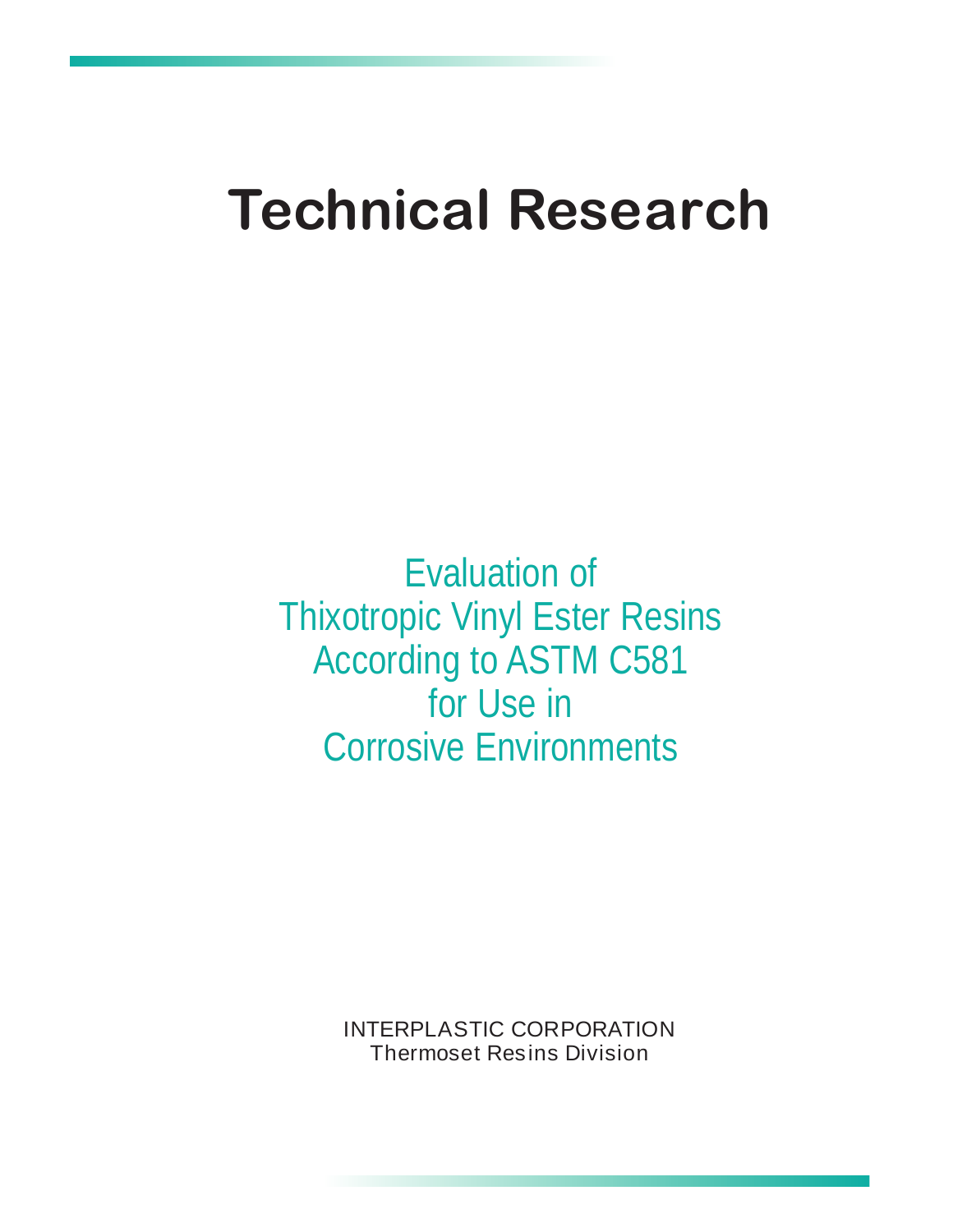#### **ABSTRACT**

Although thixotropic vinyl ester resins have been commercially available for many years, they have not been recommended for corrosion resistant applications. In this work, a bisphenol A-ephicholorhydren thixotropic vinyl ester resin (CoREZYN® COR VE8117) was evaluated side-byside with its non-thixotropic counterpart (CoREZYN COR VE8101-45). Coupons made to ASTM C581 standards were exposed at 77°F/25°C, 160°F/71°C, and 200°F/93°C, to several aqueous acidic and basic media, and deionized water. The results showed little to no degradation in a majority of the media.

Thixotropic vinyl ester resins offer handling advantages over their non-thixotropic counterparts. One major advantage is the ease of spraying with standard spray-up equipment used by fiberglass reinforced plastic (FRP) manufacturers. A second advantage thixotropic vinyl esters have is the ability manufacturers have to make parts with vertical and semi-vertical areas without having resin drainage problems. These properties should help manufacture a higher quality, vinyl ester FRP part.

#### **INTRODUCTION**

Thixotropic isophthalic resins have been used for years to manufacture corrosion resistant FRP tanks, pipe, and other parts. FRP manufacturers have the equipment and the experienced workers to capably use them.

Vinyl ester resins have previously been difficult to use due to their non-thixotropic nature. Spraying the resin was difficult and after it was applied, the resin would drain on vertical and semi-vertical surfaces. The technology to make vinyl ester resins thixotropic has been available for over 30 years. Many companies incorporate thixotropic additives at their work sites to give them the handling characteristics they desire. However, vinyl ester resin manufacturers have not recommended using these additives when manufacturing corrosion resistant FRP parts because of possible degradation of the corrosion resistant properties.

Several additives have been used in the past and present to make vinyl ester resins thixotropic. Materials used to impart thixotropy in corrosion

resistant isophthalic resins do not have the same effectiveness in vinyl ester resins because of the nature of the vinyl ester resin's polymer backbone. These materials include the standard hydrophilic fumed silicas and clays, which also tend to quickly settle out.

Thixotropic additives are available that are effective in vinyl ester resins. Chemical thixotropes, hydrophobic fumed silicas, synergists used with hydrophilic fumed silicas, precipitated silicas, and milled fibers, as well as ceramic fibers, have all been used as thixotropes for vinyl ester resins.

These products are effective in making vinyl ester resins thixotropic, but each one has drawbacks. Due to the size of the particles, the filled fibers and ceramics are easily removed from the resin with standard filtration equipment. Special precautions also have to be taken to ensure additives are not filtered out of the resin solution by in-line and other filtering processes used in manufacturing FRP.

The silicas can be attacked in certain environments. Carefully determine the suitability of the resin's corrosion resistance to the specific environments.

The resin solution's viscosity is very difficult to control and stabilize with chemical thixotropes. When using chemical thixotropes, the degradation of the laminate's corrosion resistance must be evaluated in the specific media in which the finished composite will be used.

Interplastic Corporation has sold thixotropic vinyl ester resins since the early 1980s. The majority of these resins have been successfully used in boat and swimming pool construction as a blister barrier immediately behind the gel coat. The vinyl ester resin provides a hydrolytically-stable barrier between the gel coat and the structural laminate. Its research has shown the CoREZYN COR VE8110 family of resins to have low water absorption and excellent stability in an aqueous environment.

Interplastic's laboratory analysis concluded that after 15 years of immersion in water at ambient temperatures, laminate panels constructed with 100% CoREZYN vinyl ester resin or a vinyl ester skin coat showed no signs of blistering. The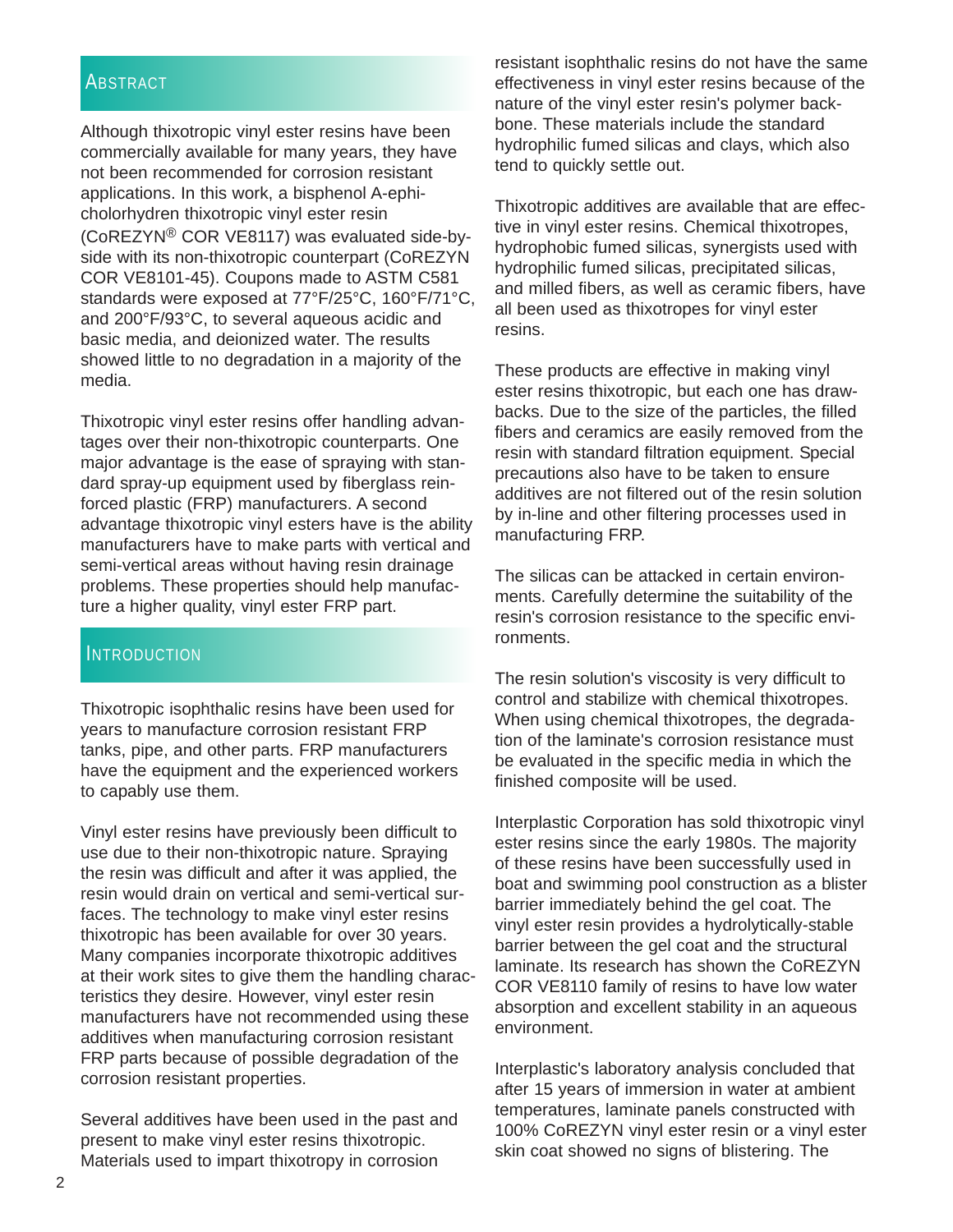CoREZYN vinyl ester resin created a hydrolytically stable barrier that prevented osmotic blistering.

An additional study concluded that these same panels retained their original physical properties as well. Flexural strength, flexural modulus and Izod impact strength were measured.

Visit the technical paper segment on Interplastic's Web site: www.interplastic.com to download a PDF of these award winning studies.

## **EXPERIMENTAL**

The same lot of vinyl ester resin was used to make the thixotropic and non-thixotropic laminates to isolate the effects of the thixotropic additives. The thixotropic resin (COR VE8117) was made and adjusted to viscosity, gel time, and cure development. A second portion of the resin was then adjusted to approximately the same styrene content, as well as gel time and cure development, of the thixotropic resin. The COR VE8101-45 was used as the non-thixotropic resin in the study.

A Brookfield model LVT viscometer (spindle #3 at 6 and 60 rpm) was used to check the viscosity of the resins. The thixotropic index is the 6 rpm viscosity divided by the 60 rpm viscosity.

Fifteen coupons were made with each resin according to ASTM C581. A Nexus® synthetic veil, made by Precision Fabrics Group, Inc., was used in place of the C-glass. This is especially critical in the sodium hydroxide environment, where C-glass is not recommended because it is attacked quite rapidly by sodium hydroxide.

The coupons were cut into 5-inch (127 mm) by 4 inch (102 mm) rectangles and engraved in their upper right corner. The coupons were edge-coated and the engraving was sealed with the same resin to prevent wicking solutions into any exposed areas of the coupon and eliminate this as a factor in the corrosion resistant testing.

These coupons were then post-cured. The postcure cycle consists of a four-hour ramp up to 250°F/121°C to minimize thermal stresses developing in the coupons as they heat up, two hours at 250°F/121°C, and then a two hour cool-down to room temperature to again minimize thermal stresses.

The weights of the coupons were taken on a Sartorius Model 1204 MP electronic balance and recorded to the hundredths of a gram.

The thicknesses were measured with a Starrett micrometer on the three corners that were not engraved and the average value recorded to the thousandths of an inch (hundredths of a mm).

The initial flexural strengths for calculating retention over the test period were established by testing thick, medium and thin coupons.

Seven corrosive environments were used for this study. The coupons were immersed in 15% hydrochloric acid, 25% sulfuric acid, 25% acetic acid, 5% nitric acid, 5% sodium hydroxide; and 100% deionized water at 77°F/25°C, 160°F/71°C, and 200°F/93°C. A 10% sodium hydroxide was only evaluated at 77°F/25°C.

Samples were taken out of the solutions and tested at one, three, six, and 12 months. When the samples were taken from the solutions, they were rinsed with fresh water, patted dry, and their weights and the thicknesses were measured. Then the coupons were stored in a sealed container for conditioning at room temperature for at least 40 hours and no longer than 72 hours before flexural strength testing.

One-eighth-inch-thick (3.2 mm) castings of the resins were made. The resins were catalyzed with 1.2% by volume of L-50 by Akzo Chemie of America (now Akzo Nobel), stirred for 30 seconds and then allowed to rest for five minutes, to allow the air bubbles to dissipate. After that, the resins were poured into molds made from a 1/8 inch-thick (3.2 mm) rubber splines held between two 14 in. (356 mm) by 14 in. (356 mm) glass plates.

The castings were allowed to gel and cure at room temperature. They were aged for 24 hours at room temperature and then post-cured. The post cure cycle consisted of a four hour ramp up to 250°F/121°C, held for two hours at 250°F/121°C, and then a final two hour cool down to room temperature. The castings were conditioned at room temperature for 40 hours before retention of flexural strength testing.

Static physical properties of the coupons and of the clear castings were tested according to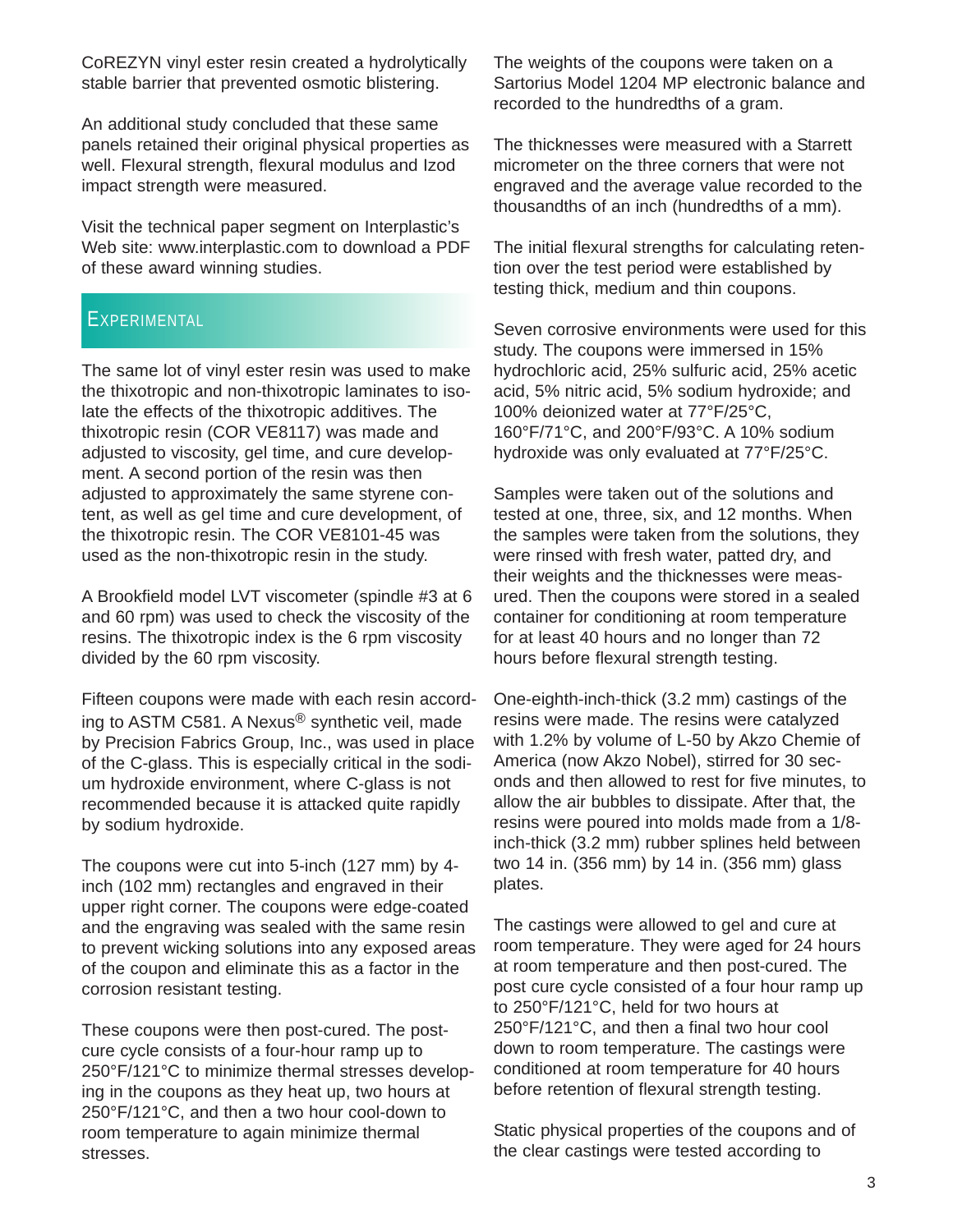ASTM D790 (flexural) and ASTM D638 (tensile) on an Instron model 4505 Universal Tester. Heat distortion points were evaluated under a constant stress of 264 psi/1.82 MPa, with a Tinius Olsen heat distortion apparatus, according to ASTM D648. Hardness was tested with a Barber Colman Barcol Impressor 934-I gauge according to ASTM D2583.

# RESULTS & DISCUSSION

The same lot of base resin was used to make the COR VE8117 (thixotropic version) and COR VE8101-45 (non-thixotropic version) resins. The only difference between the two resins was the thixotropic additive package. This was done to isolate the effect of the thixotropic additives on corrosion resistance. The change in the liquid resin caused by these additives can be seen in the viscosities of the liquid resins. COR VE8101-45 has a viscosity of 245 cps at 6 and 60 rpm, while the COR VE8117 has a viscosity of 530 cps at 60 rpm and a thixotropic index of 2.72. Thixotropy allows the end user to use gun pressures of 30 psi to 40 psi (0.21MPa to 0.28 MPa) rather than 70 psi to 80 psi (0.48 MPa to 0.55 MPa), as well as giving a much better fan pattern. Also, the resin will not drain or sag as rapidly as its non-thixotropic counterpart.

Clear casting and ASTM C581 panel physical properties for both resins are listed in Tables 1 and 2. The only difference in the clear casting physicals shows up as a slight decrease in the percent elongation for the thixotropic resin of 3.5% from 4.6%.

The initial flexural strengths for these two resins are 15,600 psi/107.6 MPa and 18,000 psi/124.4 MPa for the thixotropic and non-thixotropic resins. The data used to determine the typical properties is compiled in Table 2.

The percent retention of flexural strength, thickness change, and weight change data collected during the immersion of the coupons in 15% hydrochloric acid, 25% sulfuric acid, 5% nitric acid, 25% acetic acid, 5% sodium hydroxide, deionized water, and 10% sodium hydroxide are listed in Tables 4 through 17 respectively. A trend seen in the retention of flexural strength for the different environments appeared to be related to corrosion bath temperature. The lowest temperature had the highest retention of flexural strength and the highest temperature the lowest retention. This

trend is graphically shown in Figures 1 and 2. They show how COR VE8117 and COR VE8101-45 performed in the 15% hydrochloric acid. Both resins had approximately the same decrease in properties during the 12 month test period.

The coupons typically gained weight up to six months, and then an equilibrium state was reached as shown in the flattening out of the curve after the six month point. The trends for COR VE8117 and COR VE8101-45 exposed to 15% hydrochloric acid are illustrated in Figures 3 and 4. The two resins showed some significant differences in sodium hydroxide and a slight difference in deionized water. This will be discussed in more detail later.

The thickness change of the two resins showed larger increases at the higher temperature up to six months, and then reached an equilibrium state indicated by the leveling off. Figures 5 and 6 graphically show how COR VE8117 and COR VE8101-45 coupons increase in thickness when exposed to 15% hydrochloric acid. Sodium hydroxide was again a special case and will be discussed later.

The relationship between the retention of flexural strength and weight gain can be seen in Figures 7, 8, and 9. The retention of flexural strength and weight gain for COR VE8117 in 15% hydrochloric acid are plotted in the Y axis and time on the X axis. As the coupons increase in weight, their flexural strength decreases. The measurements plateau once the coupons equilibrate in the media.

#### *Performance Results in 5% Sodium Hydroxide*

The general trends in 5% sodium hydroxide were similar to those already mentioned, but the two resins did not perform exactly the same.

The coupons made with the thixotropic vinyl ester resin had severely degraded to the state of failure between three and six months at 160°F/71°C and 200°F/93°C. They were however, still performing well at 77°F/25°C after 12 months.

Lower water absorption for the non-thixotropic vinyl ester resin was seen at all three temperatures after six months. The coupons of the non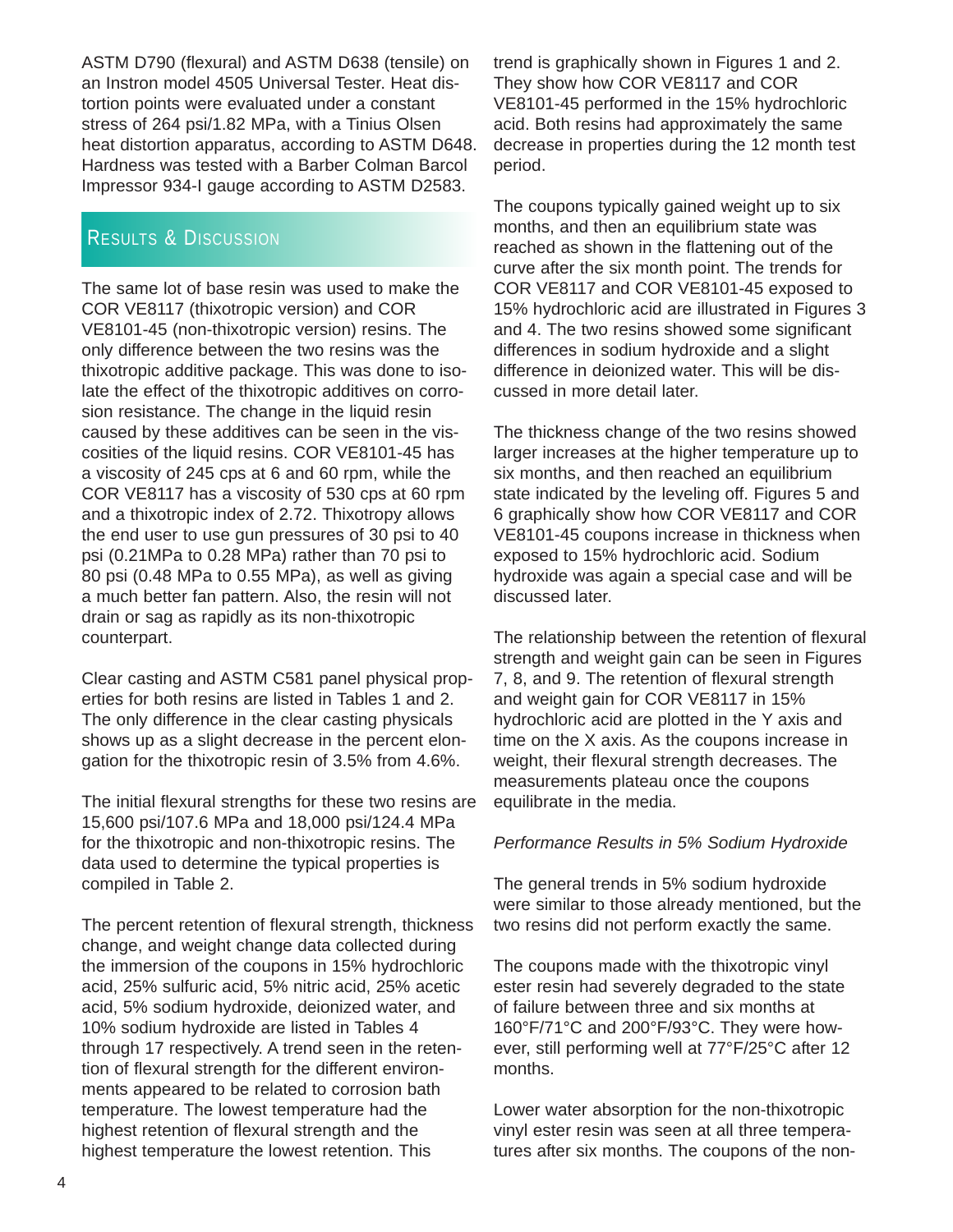thixotropic resin had degraded to failure at 200°F/93°C between six and 12 months. They appeared to level off after six months of exposure at 77°F/25°C and 160°F/71°C.

#### *Performance Results in 10% Sodium Hydroxide*

The weight gains of the two resins in 10% sodium hydroxide at 77°F/25°C were similar up to six months. However, the thixotropic vinyl ester resin gained 4.5% additional weight, while the nonthixotropic resin seemed to plateau between six and 12 months. The continual increase in weight and thickness is a sign that the cured thixotropic resin had not reached equilibrium after 12 months. More degradation of the coupons was seen in the thixotropic vinyl ester resin coupons in this 12 month span, and failure was inevitable.

#### *Overall Performance Results in Sodium Hydroxide*

The sodium hydroxide environments resulted in a significant decrease in the corrosion resistance of the thixotropic resin compared to its non-thixotropic counterpart. The typical maximum operating temperatures range from 150°F/66°C to 180°F/82°C for parts manufactured with a bisphenol-A epichlorohydrin vinyl ester resin intended for 5% sodium hydroxide service. The non-thixotropic resin used is rated up to 180°F/82°C. It performed well up to 160°F/71°C, but failed between six and 12 months at 200°F/93°C.

The thixotropic resin failed between three and six months at 200°F/93°C, significantly faster than its non-thixotropic version. It also failed between three and six months at 160°F/71°C. This is clearly a significant drop off in corrosion resistance. Further investigation into this type of media needs to be done to determine to what extent the thixotropic resin can be used in sodium hydroxide environments.

The results of the exposure to 100% deionized water were somewhat unexpected. Slightly less weight was gained by the non-thixotropic vinyl ester resin at the two elevated temperatures. Results are shown in Tables 14 and 15. The COR VE8117 had a significant decrease in flexural strength and increase in thickness, while the COR VE8101-45 did not. The thixotropic resins performed poorly in this environment. Further work is needed to confirm these results.

### **CONCLUSION**

The thixotropic vinyl ester resin was equivalent to or better than the non-thixotropic version in almost every environment. The exception was in sodium hydroxide. The degradation was attributed to the thixotrope used in the resin. Further work needs to be done to establish whether these resins can successfully and safely be used in sodium hydroxide environments.

The thixotropic vinyl ester can be directly substituted in place of the non-thixotropic vinyl ester resin for most aqueous environments. Caution must be used in this substitution to ensure that the best resin is selected for the corrosive environment. Non-thixotropic vinyl ester resins are still the choice for applications requiring premium corrosion resistance.

The commercial availability of thixotropic vinyl ester resins for corrosion applications should increase the productivity, and improve the quality of corrosion resistant FRP parts manufactured using hand lay-up and stray-up techniques.

## **REFERENCES**

This paper is based on the original work of the same title, written by David J. Herzog and Reynaldo E. de la Rosa on behalf of Interplastic Corporation for the 1992 SPI Conference. The original paper is available from the American Composites Manufacturers Association (ACMA).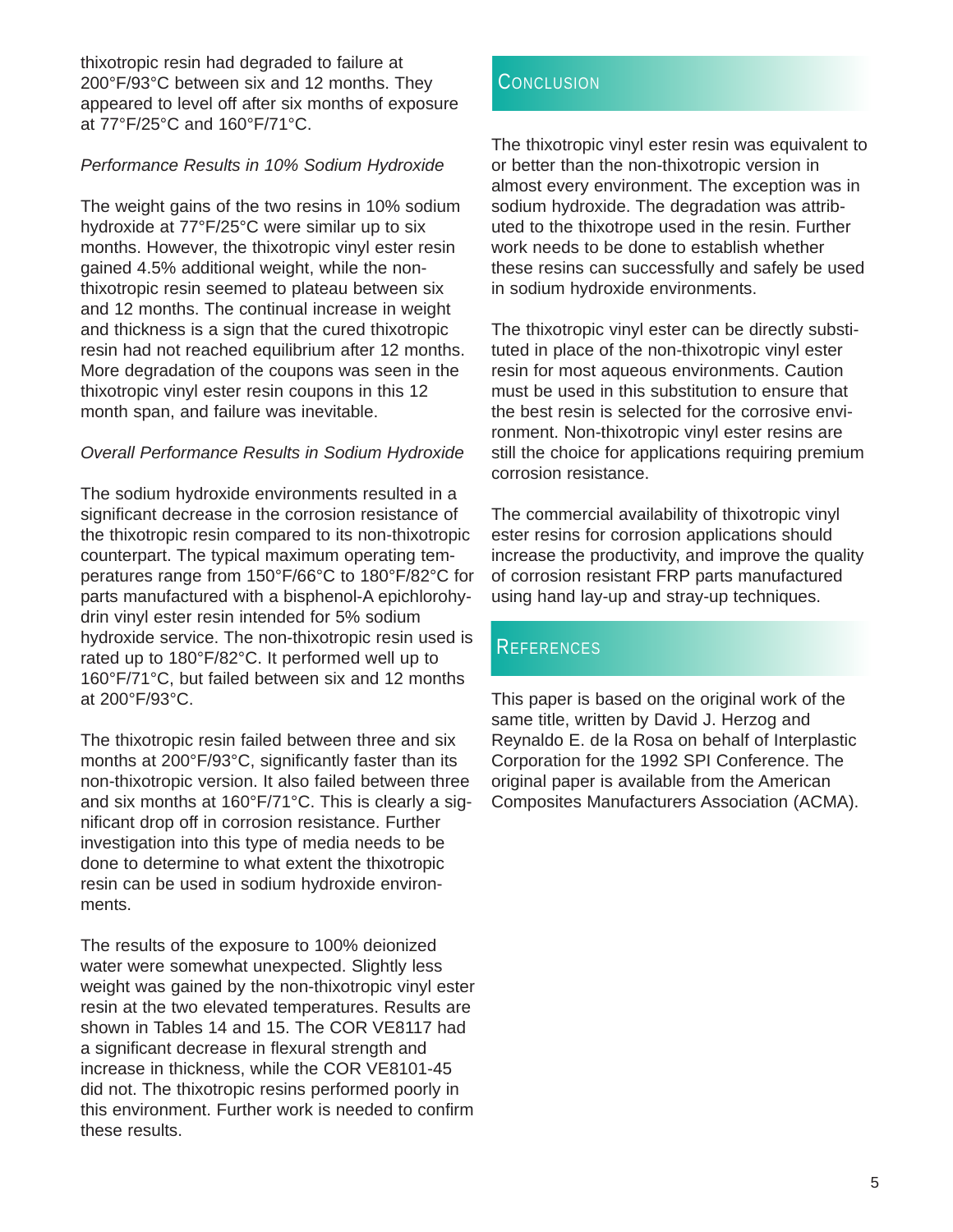## Table 1: Clear Casting Physical Properties

|                                                                 | <b>COR VE8117</b><br><b>Thixotropic Resin</b> | <b>COR VE8101-45</b><br><b>Non-thixotropic Resin</b> |
|-----------------------------------------------------------------|-----------------------------------------------|------------------------------------------------------|
| Flexural Strength,<br>ASTM D790, psi/MPa                        | 18,000/124.1                                  | 17,400/120.0                                         |
| Flexural Modulus,<br>ASTM D790, psi/MPa                         | 480,000/3,310                                 | 483,000/3,331                                        |
| Tensile Strength,<br>ASTM D638, psi/MPa                         | 12,100/83.45                                  | 12,500/86.21                                         |
| Tensile Modulus,<br>ASTM D638, psi/MPa                          | 490,000/3,379                                 | 480,000/3,310                                        |
| Percent Elongation,<br><b>ASTM D638</b>                         | 3.5                                           | 4.6                                                  |
| Heat Distortion,<br>ASTM D648, °F/°C                            | 211/99                                        | 213/101                                              |
| Barcol Hardness,<br>ASTM D2583, 934-1<br><b>Impressor Gauge</b> | $38 - 42$                                     | $39 - 44$                                            |

1/8 in.(3.2 mm)-thick castings at room temperature.

#### Table 2: ASTM C581 Coupon Physical Properties

|                                                                 | <b>COR VE8117</b><br><b>Thixotropic Resin</b> | <b>COR VE8101-45</b><br>Non-thixotropic Resin |
|-----------------------------------------------------------------|-----------------------------------------------|-----------------------------------------------|
| Flexural Strength,<br>ASTM 790, psi/MPa                         | 15,600/107.6                                  | 18,000/124.1                                  |
| Flexural Modulus,<br>ASTM D790, psi/MPa                         | 840,000/5,793                                 | 853,000/5,883                                 |
| Tensile Strength,<br>ASTM D638, psi/MPa                         | 13,900/95.86                                  | 13,200/91.03                                  |
| Tensile Modulus,<br>ASTM D638, psi/MPa                          | 990,000/6,898                                 | 970,000/6,690                                 |
| Percent Elongation,<br><b>ASTM D638</b>                         | 1.8                                           | 1.9                                           |
| Barcol Hardness,<br>ASTM D2583, 934-1<br><b>Impressor Gauge</b> | $40 - 45$                                     | $38 - 44$                                     |

1/8 in. (3.2 mm)-thick castings at room temperature.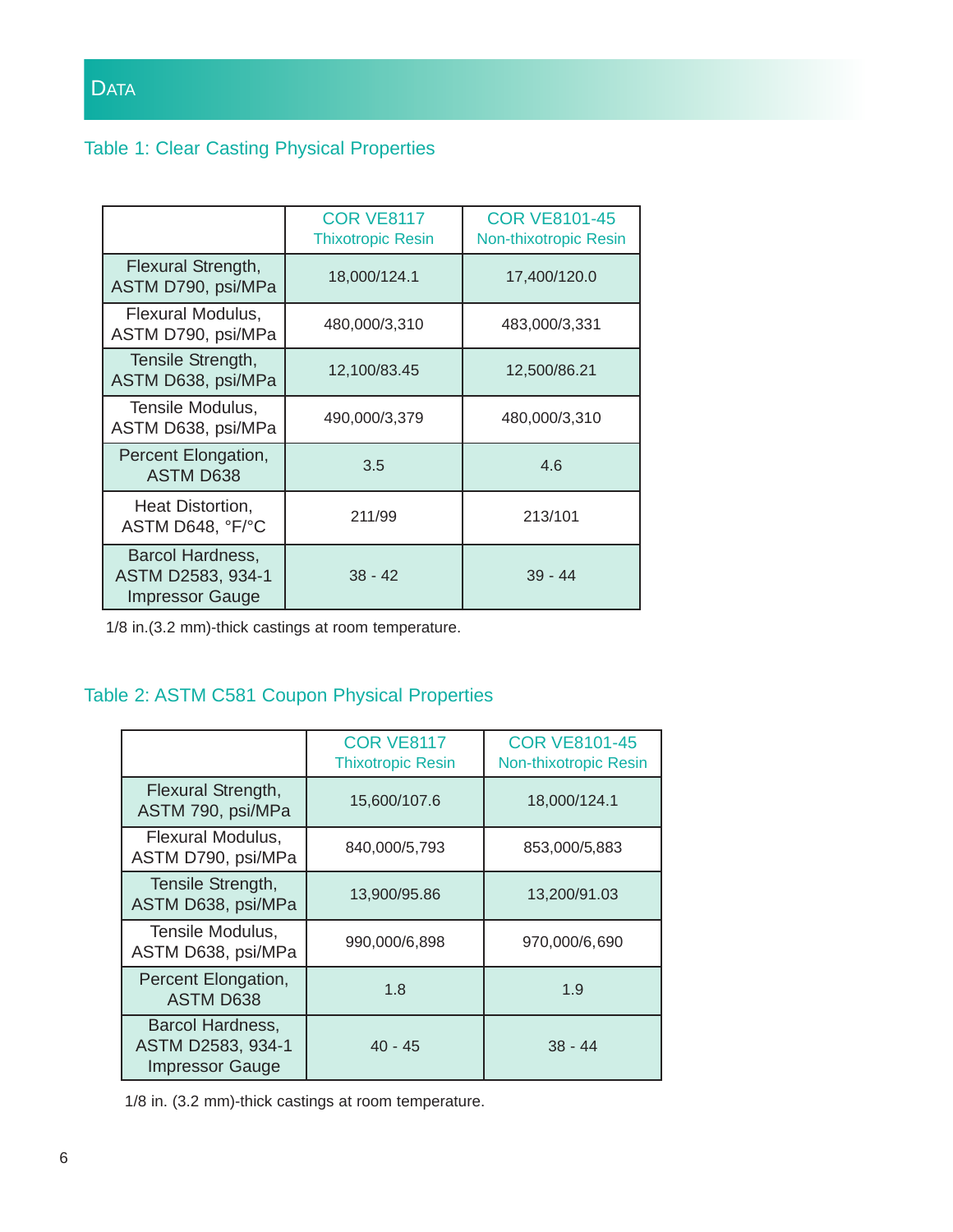# Table 3: Flexural Strength of ASTM C581 Specimens

| <b>SAMPLE</b><br><b>NUMBER</b> | <b>COR VE8117</b><br><b>THIXOTROPIC RESIN</b><br>psi/MPa | <b>COR VE8101-45</b><br><b>NON-THIXOTROPIC RESIN</b><br>psi/MPa |  |
|--------------------------------|----------------------------------------------------------|-----------------------------------------------------------------|--|
| 1                              | 14,700/101.4                                             | 18,200/125.5                                                    |  |
| $\overline{2}$                 | 14,600/101.1                                             | 18,500/127.6                                                    |  |
| 3                              | 15,700/108.3                                             | 18,300/126.2                                                    |  |
| $\overline{4}$                 | 15,300/105.5                                             | 17,700/122.1                                                    |  |
| 5                              | 15,200/104.8                                             | 17,300/119.3                                                    |  |
| 6                              | 14,900/102.8                                             | 17,700/122.1                                                    |  |
| $\overline{7}$                 | 15,100/104.1                                             | 18,100/124.8                                                    |  |
| 8                              | 15,600/107.6                                             | 18,400/126.9                                                    |  |
| 9                              | 15,400/106.2                                             | 19,200/132.4                                                    |  |
| 10                             | 14,500/100.0                                             | 17,600/121.4                                                    |  |
| 11                             | 17,450/120.3                                             | 17,900/123.4                                                    |  |
| 12                             | 17,080/117.8                                             | 18,200/125.5                                                    |  |
| 13                             | 16,400/113.1                                             | 18,300/126.2                                                    |  |
| 14                             | 16,600/114.5                                             | 17,200/118.6                                                    |  |
| 15                             | 15,600/107.6                                             | 17,400/120.0                                                    |  |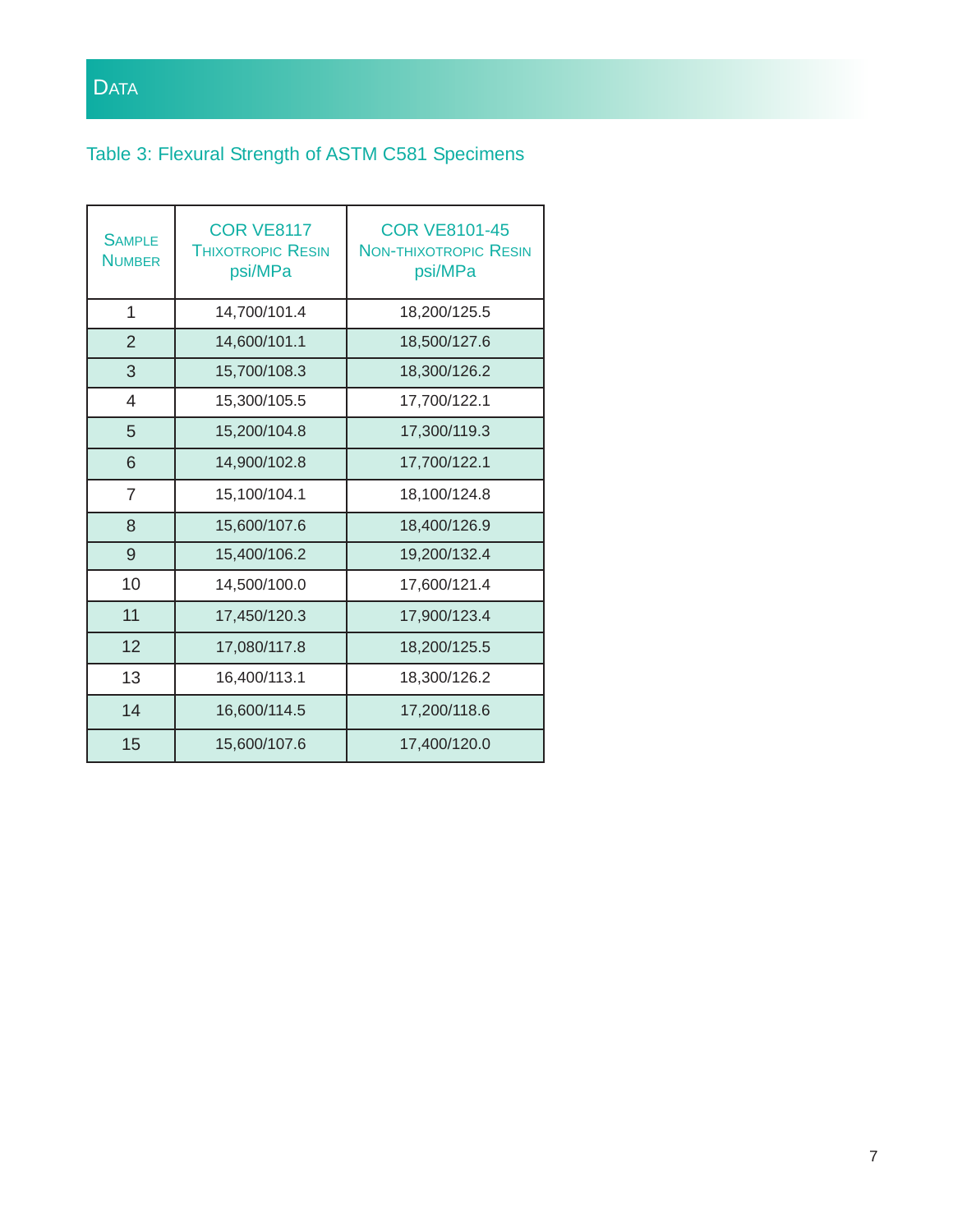## Table 4: COR VE8117 Thixotropic Resin Immersed in 15% Hydrochloric Acid

| <b>Temperature</b>   | @200°F/93°C                           | @160°F/71°C    | @77°F/25°C     |  |  |
|----------------------|---------------------------------------|----------------|----------------|--|--|
|                      | <b>RETENTION OF FLEXURAL STRENGTH</b> |                |                |  |  |
| <b>Month</b>         | <b>PERCENT</b>                        | <b>PERCENT</b> | <b>PERCENT</b> |  |  |
|                      | 104                                   | 106            | 115            |  |  |
| 3                    | 64                                    | 75             | 120            |  |  |
| 6                    | 56                                    | 68             | 97             |  |  |
| 12                   | 76                                    | 86             | 99             |  |  |
| <b>WEIGHT CHANGE</b> |                                       |                |                |  |  |
| <b>Month</b>         | <b>Percent</b>                        | <b>Percent</b> | <b>Percent</b> |  |  |
|                      | $-1.22$                               | $-0.51$        | 0.29           |  |  |
| 3                    | 1.65                                  | 1.48           | 0.75           |  |  |
| 6                    | 1.76                                  | 1.79           | 0.74           |  |  |
| 12                   | 1.70                                  | 1.70           | 0.68           |  |  |
|                      | <b>PERCENT THICKNESS CHANGE</b>       |                |                |  |  |
| <b>Month</b>         | Percent                               | Percent        | Percent        |  |  |
|                      | 1.69                                  | 0.91           | 0.57           |  |  |
| 3                    | 3.67                                  | 4.23           | 0.67           |  |  |
| 6                    | 1.50                                  | 0.79           | 1.38           |  |  |
| 12                   | 2.60                                  | 2.30           | 1.50           |  |  |

# Table 5: COR VE8101-45 Non-thixotropic Resin Immersed in 15% Hydrochloric Acid

| <b>Temperature</b>                    | @200°F/93°C    | @160°F/71°C    | @77°F/25°C     |  |
|---------------------------------------|----------------|----------------|----------------|--|
| <b>RETENTION OF FLEXURAL STRENGTH</b> |                |                |                |  |
| <b>Month</b>                          | <b>PERCENT</b> | <b>PERCENT</b> | <b>PERCENT</b> |  |
|                                       | 66             | 88             | 107            |  |
| 3                                     | 68             | 70             | 107            |  |
| 6                                     | 45             | 64             | 91             |  |
| 12                                    | 61             | 70             | 94             |  |
| <b>WEIGHT CHANGE</b>                  |                |                |                |  |
| <b>Month</b>                          | <b>Percent</b> | <b>Percent</b> | <b>Percent</b> |  |
|                                       | 0.00           | $-0.50$        | 0.61           |  |
| 3                                     | 2.11           | 1.67           | 0.78           |  |
| 6                                     | 1.47           | 1.22           | 1.27           |  |
| 12 <sup>2</sup>                       | 1.49           | 1.00           | 0.70           |  |
| <b>PERCENT THICKNESS CHANGE</b>       |                |                |                |  |
| <b>Month</b>                          | Percent        | <b>Percent</b> | Percent        |  |
|                                       | 1.20           | 0.45           | 1.34           |  |
| 3                                     | 2.65           | 1.64           | 1.16           |  |
| 6                                     | 4.05           | 3.14           | 1.57           |  |
| 12                                    | 4.89           | 3.40           | 0.40           |  |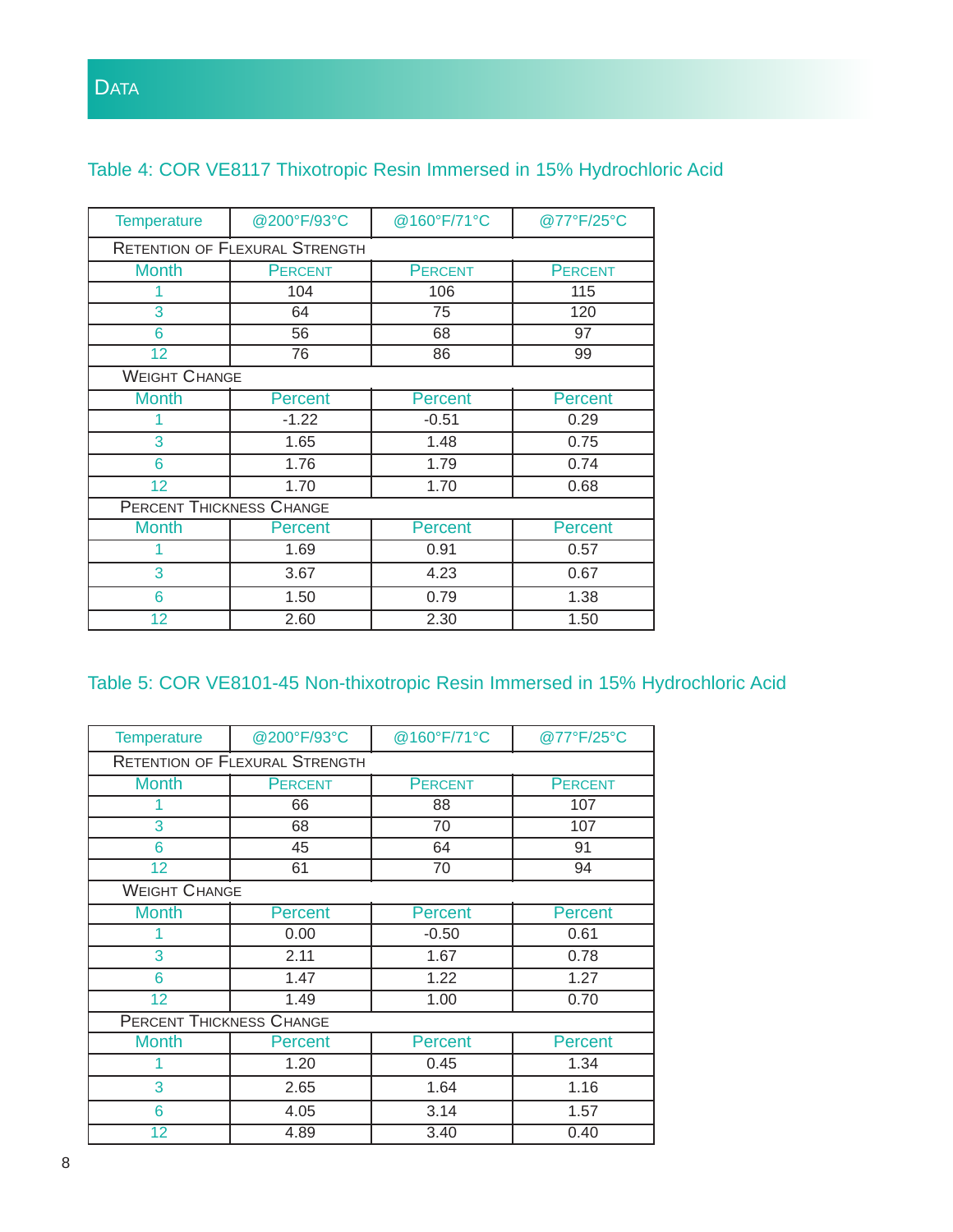### Table 6: COR VE8117 Immersed in 25% Sulfuric Acid

| <b>Temperature</b>                    | @200°F/93°C    | @160°F/71°C    | @77°F/25°C     |  |
|---------------------------------------|----------------|----------------|----------------|--|
| <b>RETENTION OF FLEXURAL STRENGTH</b> |                |                |                |  |
| <b>Month</b>                          | <b>PERCENT</b> | <b>PERCENT</b> | <b>PERCENT</b> |  |
|                                       | 119            | 116            | 103            |  |
| 3                                     | 108            | 109            | 134            |  |
| 6                                     | 70             | 79             | 90             |  |
| 12                                    | 113            | 111            | 107            |  |
| <b>WEIGHT CHANGE</b>                  |                |                |                |  |
| <b>Month</b>                          | <b>Percent</b> | Percent        | Percent        |  |
|                                       | 0.60           | 0.02           | 0.61           |  |
| 3                                     | 0.57           | $-0.61$        | 0.79           |  |
| 6                                     | 0.54           | 0.52           | 0.60           |  |
| 12                                    | 0.33           | 0.46           | 0.75           |  |
| <b>PERCENT THICKNESS CHANGE</b>       |                |                |                |  |
| <b>Month</b>                          | Percent        | Percent        | Percent        |  |
|                                       | 0.50           | 0.42           | 0.64           |  |
| 3                                     | 1.60           | 2.29           | 1.42           |  |
| 6                                     | 5.26           | 2.22           | 0.00           |  |
| 12                                    | 4.30           | 2.30           | 1.70           |  |

### Table 7: COR VE8108-45 Immersed in 25% Sulfuric Acid

| <b>Temperature</b>   | @200°F/93°C                           | @160°F/71°C    | @77°F/25°C     |  |  |
|----------------------|---------------------------------------|----------------|----------------|--|--|
|                      | <b>RETENTION OF FLEXURAL STRENGTH</b> |                |                |  |  |
| <b>Month</b>         | <b>PERCENT</b>                        | <b>PERCENT</b> | <b>PERCENT</b> |  |  |
|                      | 97                                    | 93             | 100            |  |  |
| 3                    | 80                                    | 103            | 98             |  |  |
| 6                    | 68                                    | 84             | 80             |  |  |
| 12                   | 71                                    | 93             | 125            |  |  |
| <b>WEIGHT CHANGE</b> |                                       |                |                |  |  |
| <b>Month</b>         | Percent                               | <b>Percent</b> | <b>Percent</b> |  |  |
|                      | $-1.33$                               | $-0.50$        | 0.62           |  |  |
| 3                    | 0.32                                  | 0.62           | 0.82           |  |  |
| 6                    | 0.31                                  | 0.82           | 1.01           |  |  |
| 12                   | 0.24                                  | 0.50           | 0.80           |  |  |
|                      | <b>THICKNESS CHANGE</b>               |                |                |  |  |
| <b>Month</b>         | Percent                               | Percent        | <b>Percent</b> |  |  |
|                      | 0.56                                  | 0.45           | 0.00           |  |  |
| 3                    | 0.68                                  | 1.44           | 2.30           |  |  |
| 6                    | 3.82                                  | 1.36           | 3.73           |  |  |
| 12                   | 1.20                                  | 1.40           | 3.70           |  |  |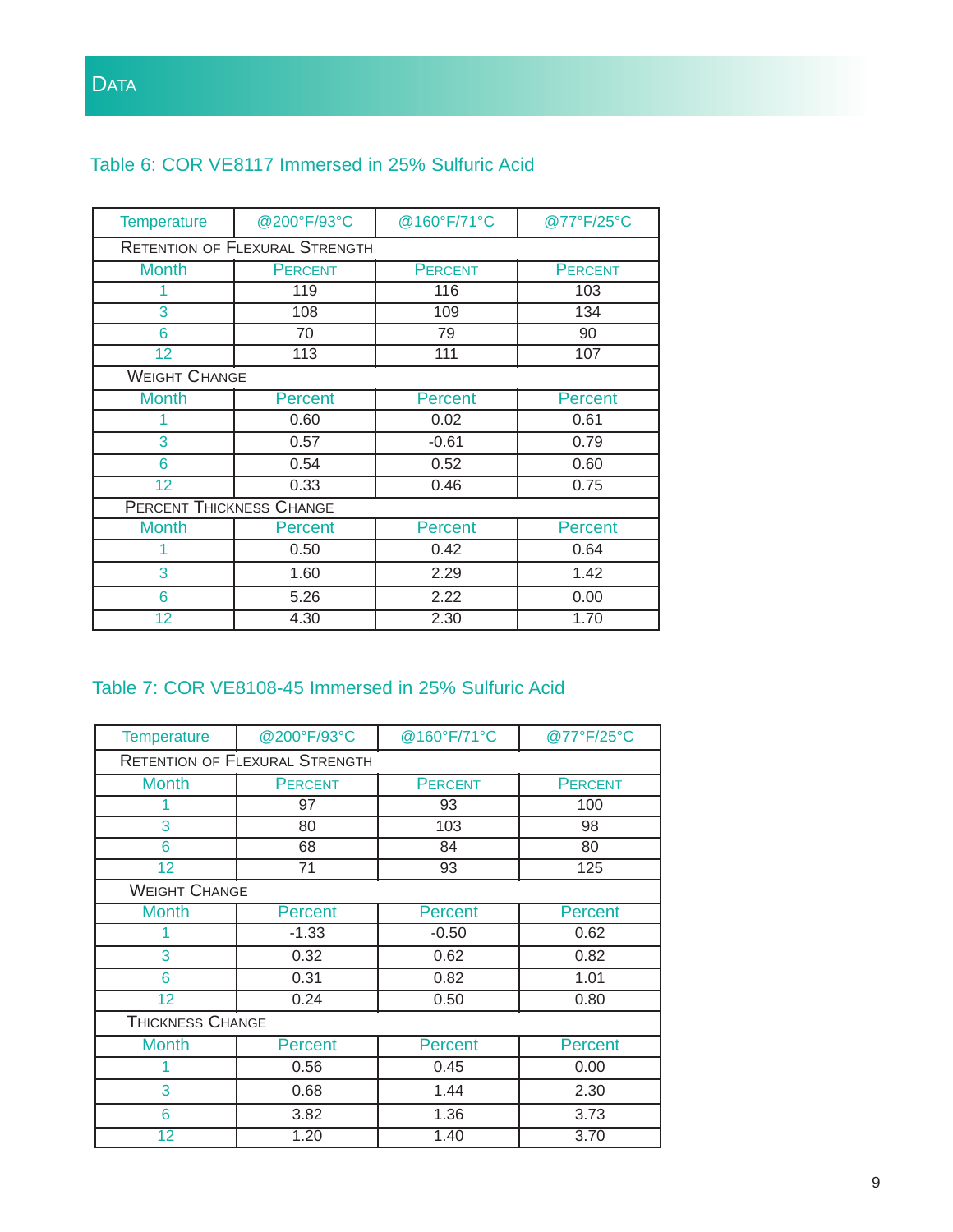### Table 8: COR VE8117 Immersed in 25% Acetic Acid

| <b>Temperature</b>   | @200°F/93°C                           | @160°F/71°C    | @77°F/25°C     |  |  |
|----------------------|---------------------------------------|----------------|----------------|--|--|
|                      | <b>RETENTION OF FLEXURAL STRENGTH</b> |                |                |  |  |
| <b>Month</b>         | <b>PERCENT</b>                        | <b>PERCENT</b> | <b>PERCENT</b> |  |  |
|                      | 88                                    | 93             | 98             |  |  |
| 3                    | 65                                    | 88             | 95             |  |  |
| 6                    | 72                                    | 75             | 87             |  |  |
| 12                   | 62                                    | 83             | 110            |  |  |
| <b>WEIGHT CHANGE</b> |                                       |                |                |  |  |
| <b>Month</b>         | Percent                               | Percent        | Percent        |  |  |
|                      | 2.16                                  | 1.31           | 0.67           |  |  |
| 3                    | 3.50                                  | 3.32           | $-1.02$        |  |  |
| 6                    | 4.20                                  | 4.69           | 1.48           |  |  |
| 12                   | 4.10                                  | 5.40           | 1.00           |  |  |
| THICKNESS CHANGE     |                                       |                |                |  |  |
| <b>Month</b>         | Percent                               | <b>Percent</b> | <b>Percent</b> |  |  |
|                      | 2.99                                  | 1.97           | $-4.20$        |  |  |
| 3                    | 4.10                                  | 3.10           | $-2.84$        |  |  |
| 6                    | 4.70                                  | 6.03           | 1.77           |  |  |
| 12                   | 4.80                                  | 7.50           | 1.50           |  |  |

#### Table 9: COR VE8101-45 Immersed in 25% Acetic Acid

| Temperature             | @200°F/93°C                           | @160°F/71°C    | @77°F/25°C     |  |  |
|-------------------------|---------------------------------------|----------------|----------------|--|--|
|                         | <b>RETENTION OF FLEXURAL STRENGTH</b> |                |                |  |  |
| <b>Month</b>            | <b>PERCENT</b>                        | <b>PERCENT</b> | <b>PERCENT</b> |  |  |
|                         | 121                                   | 110            | 108            |  |  |
| 3                       | 86                                    | 101            | 131            |  |  |
| 6                       | 63                                    | 83             | 94             |  |  |
| 12                      | 58                                    | 82             | 117            |  |  |
| <b>WEIGHT CHANGE</b>    |                                       |                |                |  |  |
| <b>Month</b>            | <b>Percent</b>                        | <b>Percent</b> | <b>Percent</b> |  |  |
|                         | 1.33                                  | 0.68           | $-0.14$        |  |  |
| 3                       | 4.24                                  | 2.84           | $-0.82$        |  |  |
| 6                       | 12.8                                  | 4.67           | 0.93           |  |  |
| 12                      | 7.60                                  | 5.20           | 0.90           |  |  |
| <b>THICKNESS CHANGE</b> |                                       |                |                |  |  |
| <b>Month</b>            | Percent                               | <b>Percent</b> | <b>Percent</b> |  |  |
| 1                       | 2.65                                  | 1.45           | 0.72           |  |  |
| 3                       | 3.57                                  | 2.77           | $-0.70$        |  |  |
| 6                       | 2.41                                  | 5.71           | 2.86           |  |  |
| 12                      | 6.90                                  | 7.50           | 3.30           |  |  |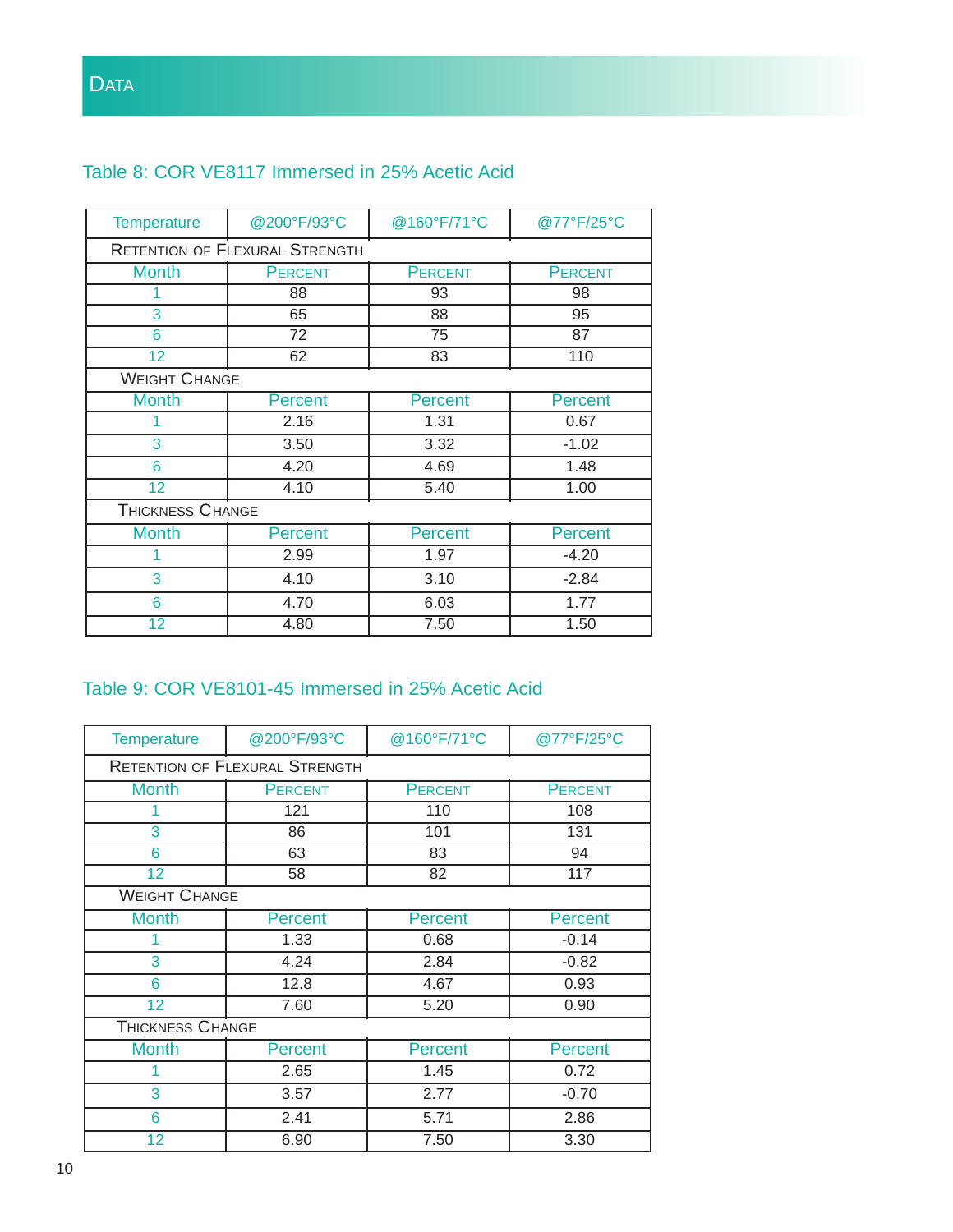## Table 10: COR VE8117 Immersed in 5% Nitric Acid

| <b>Temperature</b>      | @200°F/93°C                           | @160°F/71°C    | @77°F/25°C     |  |  |
|-------------------------|---------------------------------------|----------------|----------------|--|--|
|                         | <b>RETENTION OF FLEXURAL STRENGTH</b> |                |                |  |  |
| <b>Month</b>            | <b>PERCENT</b>                        | <b>PERCENT</b> | <b>PERCENT</b> |  |  |
|                         | 70                                    | 67             | 106            |  |  |
| 3                       | 36                                    | 71             | 106            |  |  |
| 6                       | Failed                                | Failed         | 94             |  |  |
| $\overline{12}$         | Failed                                | Failed         | 90             |  |  |
| <b>WEIGHT CHANGE</b>    |                                       |                |                |  |  |
| <b>Month</b>            | Percent                               | <b>Percent</b> | <b>Percent</b> |  |  |
|                         | $-0.48$                               | $-0.25$        | 0.66           |  |  |
| 3                       | 23                                    | 1.46           | 0.91           |  |  |
| 6                       | Failed                                | Failed         | 1.25           |  |  |
| 12                      | Failed                                | Failed         | 1.00           |  |  |
| <b>THICKNESS CHANGE</b> |                                       |                |                |  |  |
| <b>Month</b>            | Percent                               | Percent        | <b>Percent</b> |  |  |
|                         | 0.98                                  | 0.98           | $-0.19$        |  |  |
| 3                       | 0.64                                  | 0.64           | 0.51           |  |  |
| 6                       | Failed                                | Failed         | 1.59           |  |  |
| 12                      | Failed                                | Failed         | 1.90           |  |  |

#### Table 11: COR VE8101-45 Immersed in 5% Nitric Acid

| <b>Temperature</b>      | @200°F/93°C                           | @160°F/71°C    | @77°F/25°C     |  |
|-------------------------|---------------------------------------|----------------|----------------|--|
|                         | <b>RETENTION OF FLEXURAL STRENGTH</b> |                |                |  |
| <b>Month</b>            | <b>PERCENT</b>                        | <b>PERCENT</b> | <b>PERCENT</b> |  |
|                         | 63                                    | 92             | 152            |  |
| 3                       | 52                                    | 81             | 157            |  |
| 6                       | Failed                                | Failed         | 85             |  |
| 12                      | Failed                                | Failed         | 100            |  |
| <b>WEIGHT CHANGE</b>    |                                       |                |                |  |
| <b>Month</b>            | <b>Percent</b>                        | <b>Percent</b> | Percent        |  |
|                         | $-2.22$                               | $-1.40$        | 0.74           |  |
| 3                       | 1.58                                  | 1.68           | 3.49           |  |
| 6                       | Failed                                | Failed         | 0.79           |  |
| $\overline{12}$         | Failed                                | Failed         | 1.80           |  |
| <b>THICKNESS CHANGE</b> |                                       |                |                |  |
| <b>Month</b>            | <b>Percent</b>                        | <b>Percent</b> | Percent        |  |
| 1                       | 1.69                                  | 1.00           | 0.74           |  |
| 3                       | 1.90                                  | 1.75           | 3.49           |  |
| 6                       | Failed                                | Failed         | 0.79           |  |
| $\overline{12}$         | Failed                                | Failed         | 1.80           |  |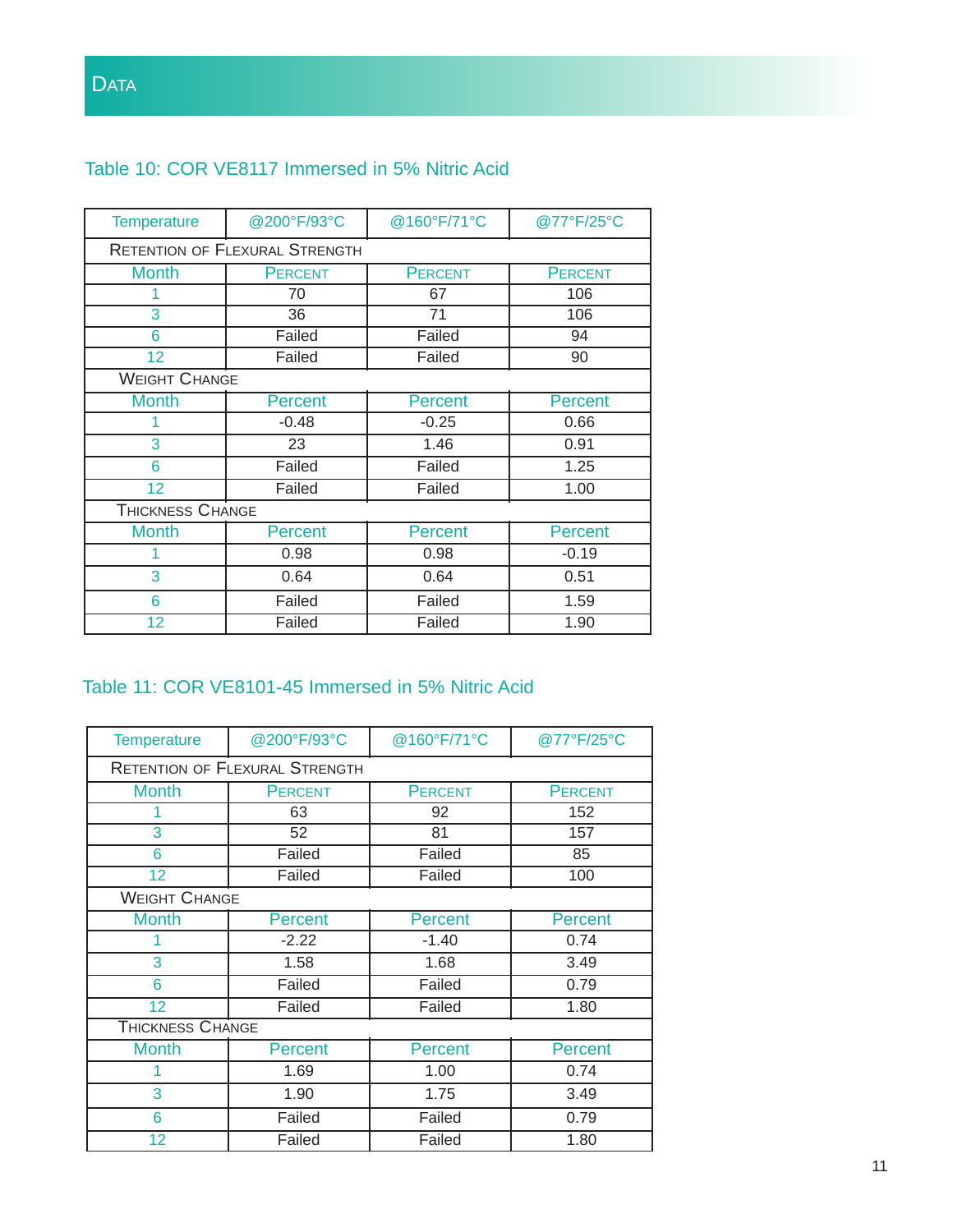| <b>Temperature</b>      | @200°F/93°C                           | @160°F/71°C    | @77°F/25°C     |
|-------------------------|---------------------------------------|----------------|----------------|
|                         | <b>RETENTION OF FLEXURAL STRENGTH</b> |                |                |
| <b>Month</b>            | <b>PERCENT</b>                        | <b>PERCENT</b> | <b>PERCENT</b> |
|                         | 63                                    | 92             | 152            |
| 3                       | 52                                    | 81             | 157            |
| 6                       | Failed                                | Failed         | 85             |
| 12                      | Failed                                | Failed         | 100            |
| <b>WEIGHT CHANGE</b>    |                                       |                |                |
| <b>Month</b>            | <b>Percent</b>                        | <b>Percent</b> | <b>Percent</b> |
|                         | $-2.22$                               | $-1.40$        | 0.74           |
| 3                       | 1.58                                  | 1.68           | 3.49           |
| 6                       | Failed                                | Failed         | 0.79           |
| 12                      | Failed                                | Failed         | 1.80           |
| <b>THICKNESS CHANGE</b> |                                       |                |                |
| <b>Month</b>            | <b>Percent</b>                        | <b>Percent</b> | Percent        |
|                         | 1.69                                  | 1.00           | 0.74           |
| 3                       | 1.90                                  | 1.75           | 3.49           |
| 6                       | Failed                                | Failed         | 0.79           |
| 12                      | Failed                                | Failed         | 1.80           |

# Table 13: COR VE8101-45 Immersed in 5% Sodium Hydroxide

| Temperature                           | @200°F/93°C    | @160°F/71°C    | @77°F/25°C     |
|---------------------------------------|----------------|----------------|----------------|
| <b>RETENTION OF FLEXURAL STRENGTH</b> |                |                |                |
| <b>Month</b>                          | <b>PERCENT</b> | <b>PERCENT</b> | <b>PERCENT</b> |
|                                       | 66             | 75             | 115            |
| 3                                     | 62             | 89             | 106            |
| 6                                     | 48             | 67             | 90             |
| 12                                    | Failed         | Failed         | 91             |
| <b>WEIGHT CHANGE</b>                  |                |                |                |
| <b>Month</b>                          | Percent        | <b>Percent</b> | <b>Percent</b> |
|                                       | $-1.97$        | $-0.28$        | 0.73           |
| 3                                     | $-0.80$        | $-1.15$        | 0.87           |
| 6                                     | 1.87           | 1.27           | 1.27           |
| 12                                    | Failed         | Failed         | 0.10           |
| THICKNESS CHANGE                      |                |                |                |
| <b>Month</b>                          | Percent        | Percent        | <b>Percent</b> |
|                                       | 0.66           | 0.72           | $-1.10$        |
| 3                                     | 1.55           | 0.59           | 0.70           |
| 6                                     | 2.17           | 1.27           | 2.50           |
| 12                                    | Failed         | Failed         | 3.30           |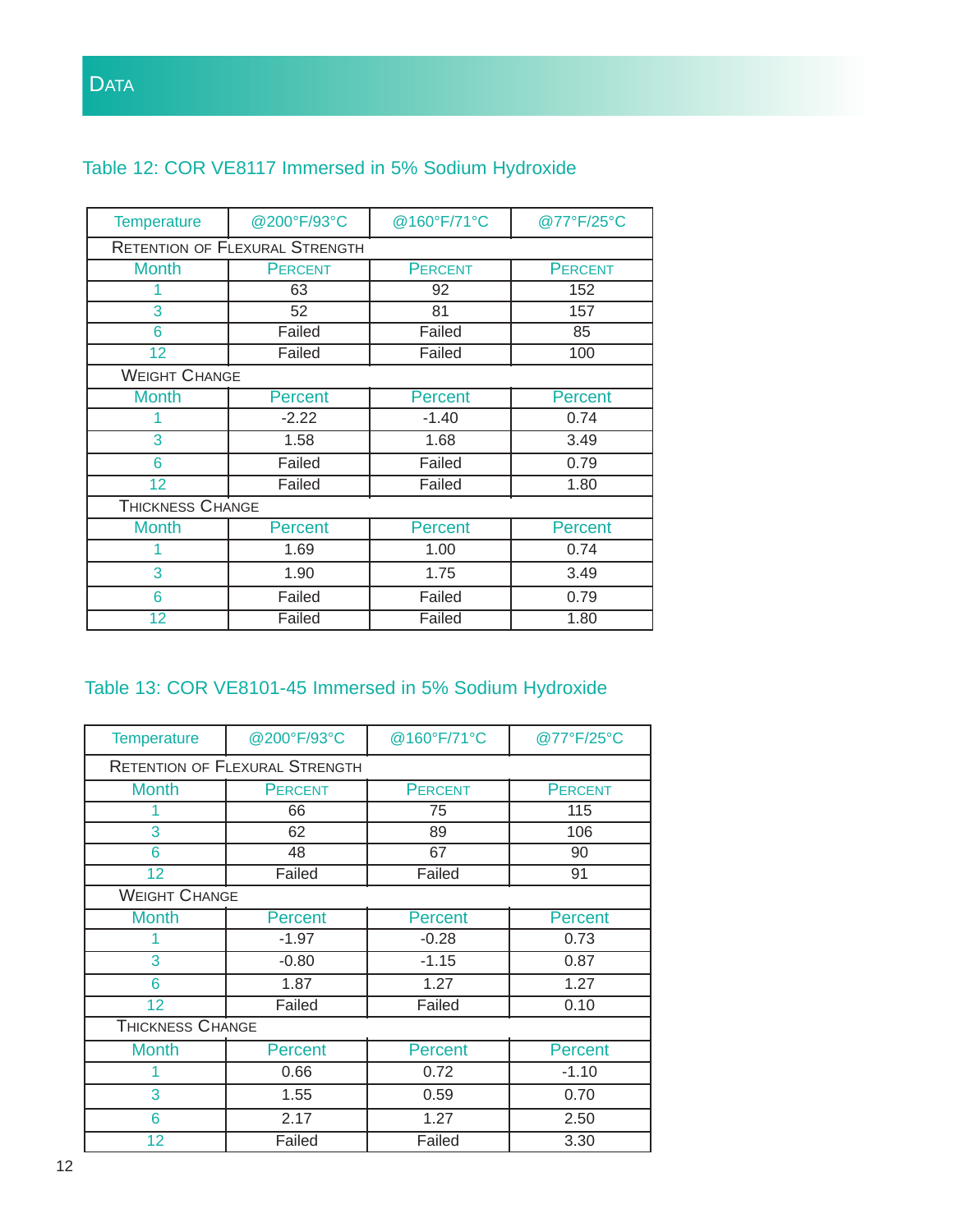| <b>Temperature</b>      | @200°F/93°C                           | @160°F/71°C    | @77°F/25°C     |
|-------------------------|---------------------------------------|----------------|----------------|
|                         | <b>RETENTION OF FLEXURAL STRENGTH</b> |                |                |
| <b>Month</b>            | <b>PERCENT</b>                        | <b>PERCENT</b> | <b>PERCENT</b> |
|                         | 86                                    | 67             | 114            |
| 3                       | 74                                    | 80             | 115            |
| 6                       | 56                                    | 72             | 91             |
| 12                      | 53                                    | 81             | 106            |
| <b>WEIGHT CHANGE</b>    |                                       |                |                |
| <b>Month</b>            | <b>Percent</b>                        | <b>Percent</b> | Percent        |
|                         | $-0.62$                               | $-0.18$        | 0.72           |
| 3                       | $-1.36$                               | 1.15           | 2.44           |
| 6                       | 1.83                                  | 1.23           | 1.31           |
| 12                      | 1.70                                  | 1.60           | 0.90           |
| <b>THICKNESS CHANGE</b> |                                       |                |                |
| <b>Month</b>            | Percent                               | Percent        | Percent        |
|                         | 1.17                                  | 1.11           | $-1.72$        |
| 3                       | 0.64                                  | 1.60           | 3.10           |
| 6                       | 3.30                                  | 1.70           | 1.40           |
| 12                      | 2.60                                  | 2.40           | 3.10           |
|                         |                                       |                |                |

## Table 14: COR VE8117 Immersed in 100% Deionized Water

#### Table 15: COR VE8101-45 Immersed in 100% Deionized Water

| <b>Temperature</b>                    | @200°F/93°C    | @160°F/71°C    | @77°F/25°C     |
|---------------------------------------|----------------|----------------|----------------|
| <b>RETENTION OF FLEXURAL STRENGTH</b> |                |                |                |
| <b>Month</b>                          | <b>PERCENT</b> | <b>PERCENT</b> | <b>PERCENT</b> |
|                                       | 114            | 99             | 103            |
| 3                                     | 88             | 87             | 120            |
| 6                                     | 68             | 65             | 100            |
| 12                                    | 90             | 90             | 100            |
| <b>WEIGHT CHANGE</b>                  |                |                |                |
| <b>Month</b>                          | <b>Percent</b> | <b>Percent</b> | <b>Percent</b> |
| 1                                     | 0.26           | 0.50           | $-0.56$        |
| 3                                     | 1.13           | 1.11           | 0.85           |
| 6                                     | 2.07           | 1.15           | 0.80           |
| 12                                    | 1.40           | 1.40           | 0.90           |
| <b>THICKNESS CHANGE</b>               |                |                |                |
| <b>Month</b>                          | Percent        | <b>Percent</b> | <b>Percent</b> |
|                                       | 1.06           | 1.11           | 0.82           |
| 3                                     | 2.20           | 1.40           | 0.70           |
| 6                                     | 1.29           | 4.27           | 1.39           |
| 12                                    | 1.90           | 1.90           | 1.50           |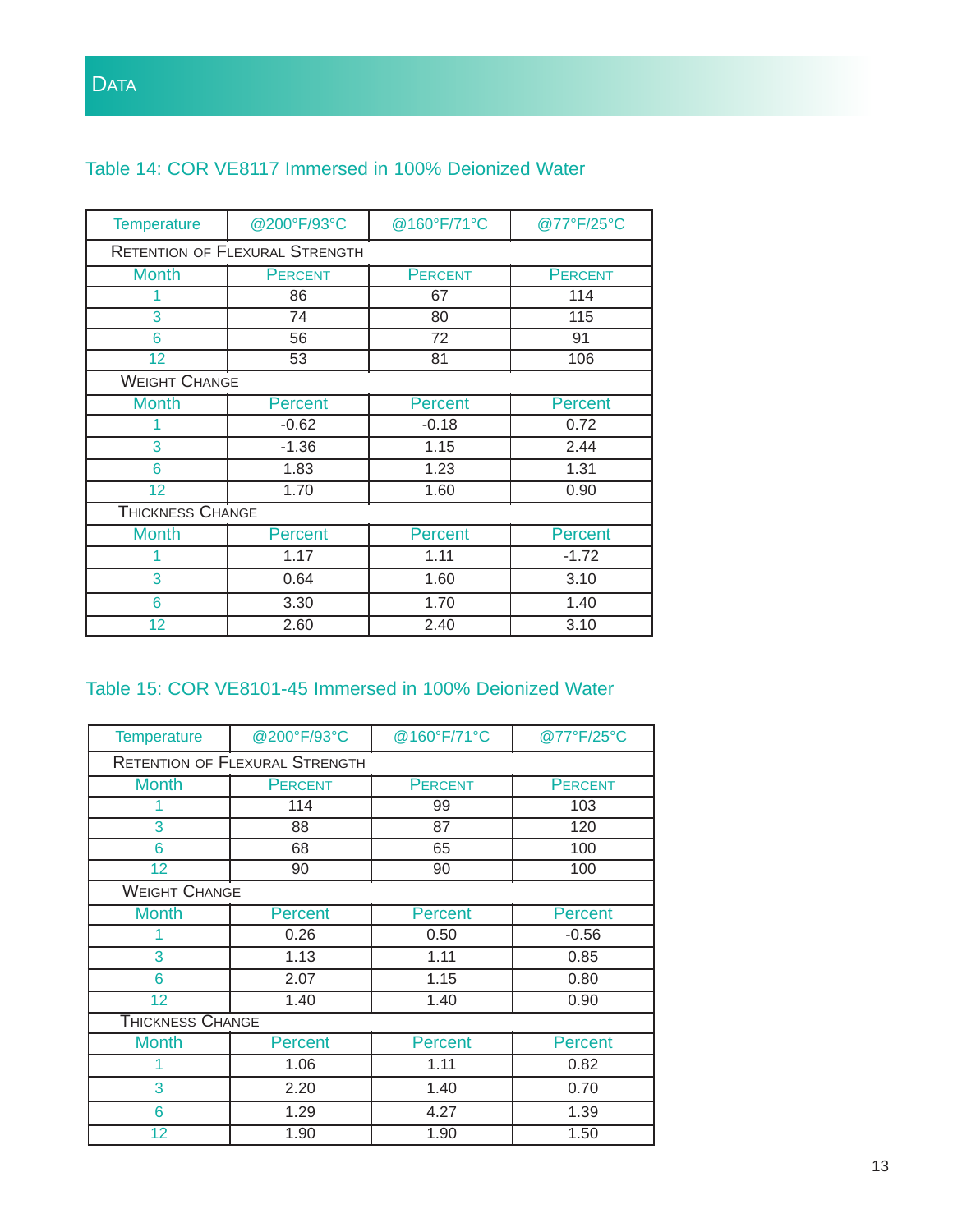

## Table 16: COR VE8117 Immersed in 10% Sodium Hydroxide

| <b>Temperature</b>      | @77°F/25°C                            |  |
|-------------------------|---------------------------------------|--|
|                         | <b>RETENTION OF FLEXURAL STRENGTH</b> |  |
| Month                   | <b>PERCENT</b>                        |  |
|                         | 102                                   |  |
| 3                       | 104                                   |  |
| 6                       | 92                                    |  |
| 12                      | 91                                    |  |
| <b>WEIGHT CHANGE</b>    |                                       |  |
| <b>Month</b>            | <b>Percent</b>                        |  |
|                         | 0.54                                  |  |
| 3                       | $-0.78$                               |  |
| 6                       | 1.02                                  |  |
| 12                      | 0.80                                  |  |
| <b>THICKNESS CHANGE</b> |                                       |  |
| <b>Month</b>            | Percent                               |  |
| 1                       | $-0.05$                               |  |
| 3                       | 2.25                                  |  |
| 6                       | 0.53                                  |  |
| 12                      | 1.60                                  |  |

## Table 17: COR VE8101-45 Immersed in 10% Sodium Hydroxide

| <b>Temperature</b>      | @77°F/25°C                            |
|-------------------------|---------------------------------------|
|                         | <b>RETENTION OF FLEXURAL STRENGTH</b> |
| <b>Month</b>            | <b>PERCENT</b>                        |
|                         | 138                                   |
| 3                       | $\overline{95}$                       |
| 6                       | $\overline{87}$                       |
| $\overline{12}$         | 91                                    |
| <b>WEIGHT CHANGE</b>    |                                       |
| <b>Month</b>            | <b>Percent</b>                        |
|                         | $-0.74$                               |
| 3                       | $-0.73$                               |
| 6                       | 0.88                                  |
| 12                      | 5.50                                  |
| <b>THICKNESS CHANGE</b> |                                       |
| <b>Month</b>            | Percent                               |
|                         | 0.48                                  |
| 3                       | 0.77                                  |
| 6                       | 2.19                                  |
| 12                      | 1.60                                  |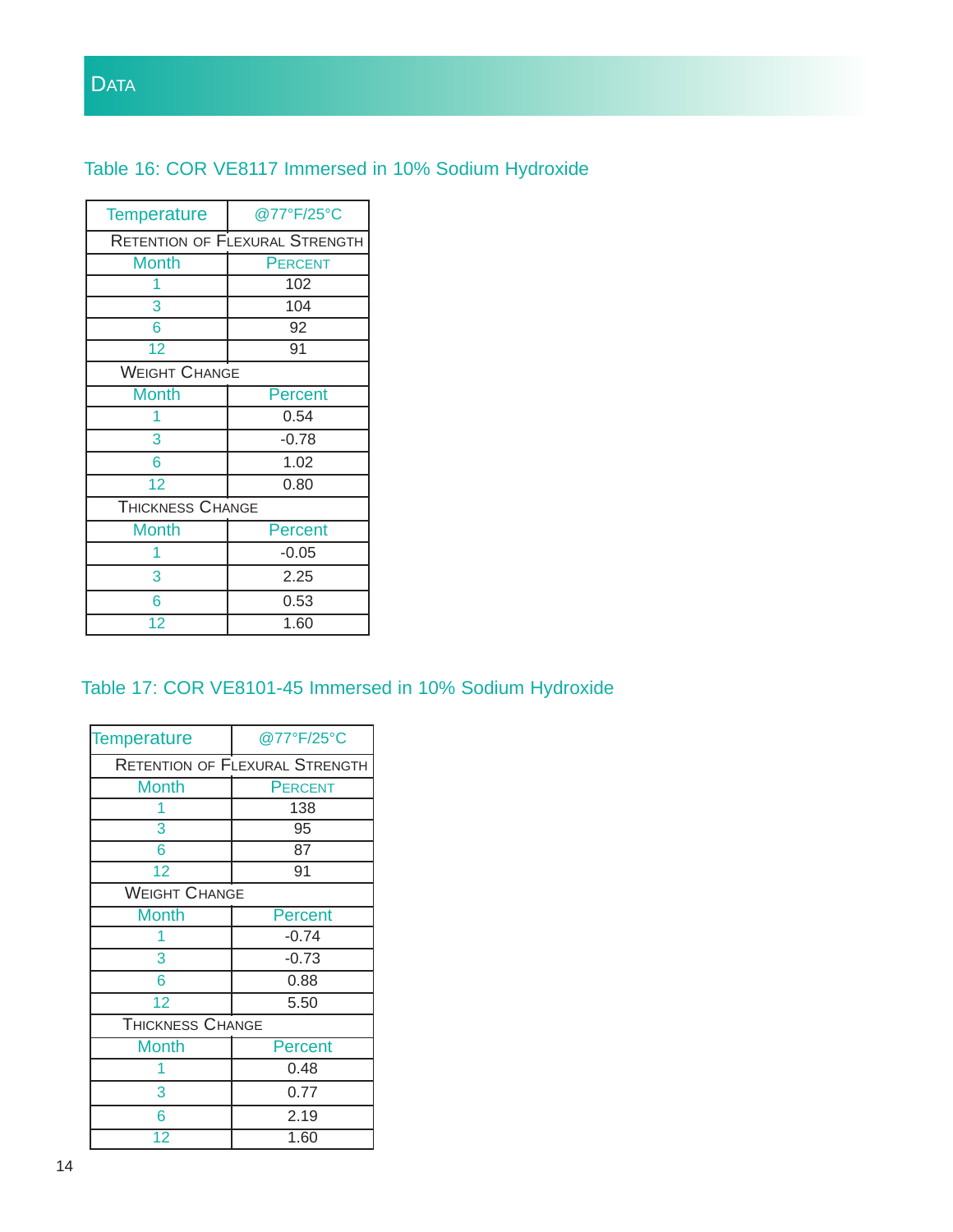Retention of Flexural Strength Figure 1





Figure 2: Retention of Flexural Strength COR VE8101-45 Immersed in 15% HCl

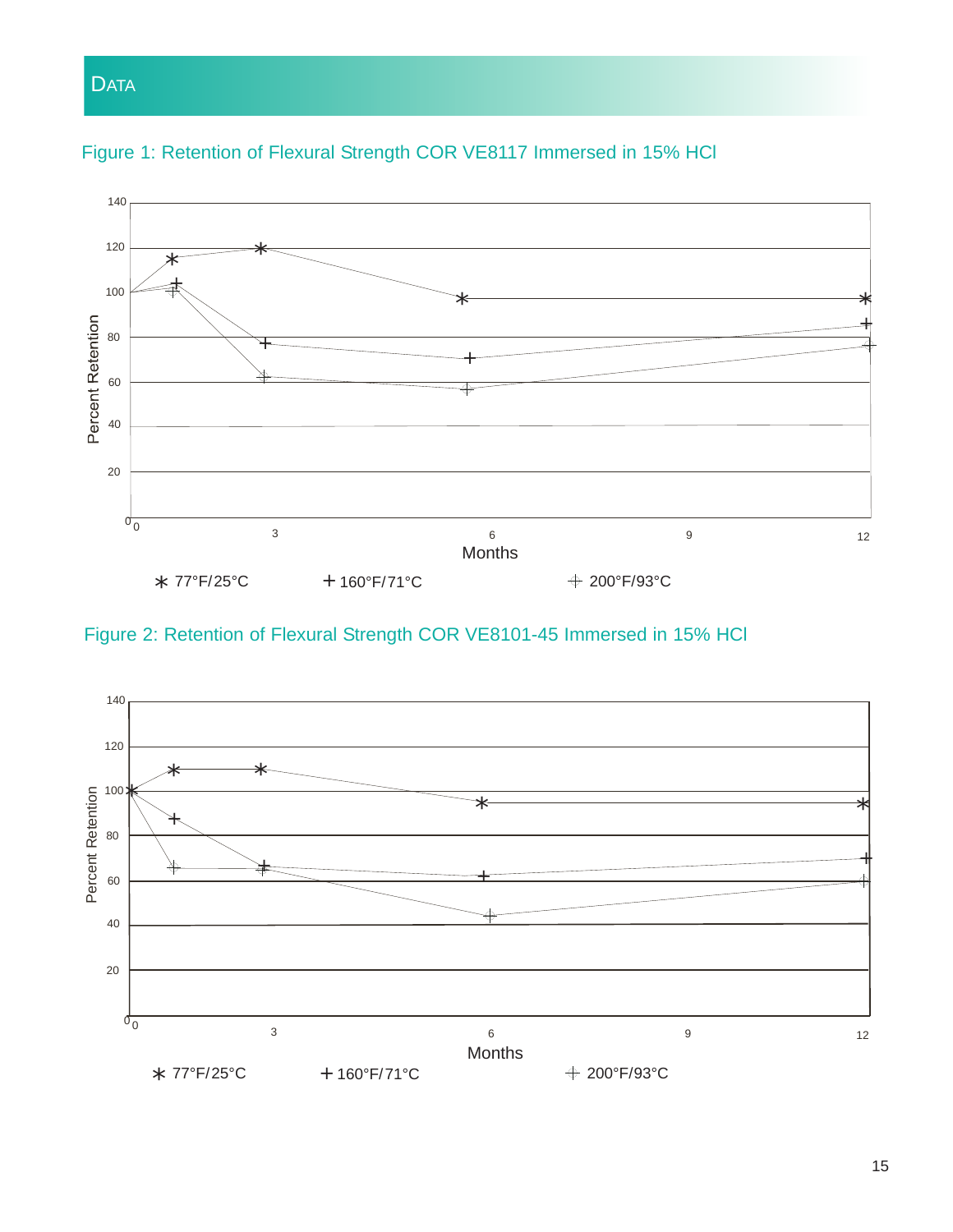



Figure 4: Percent Weight Change COR VE8101-45 Immersed in 15% HCl

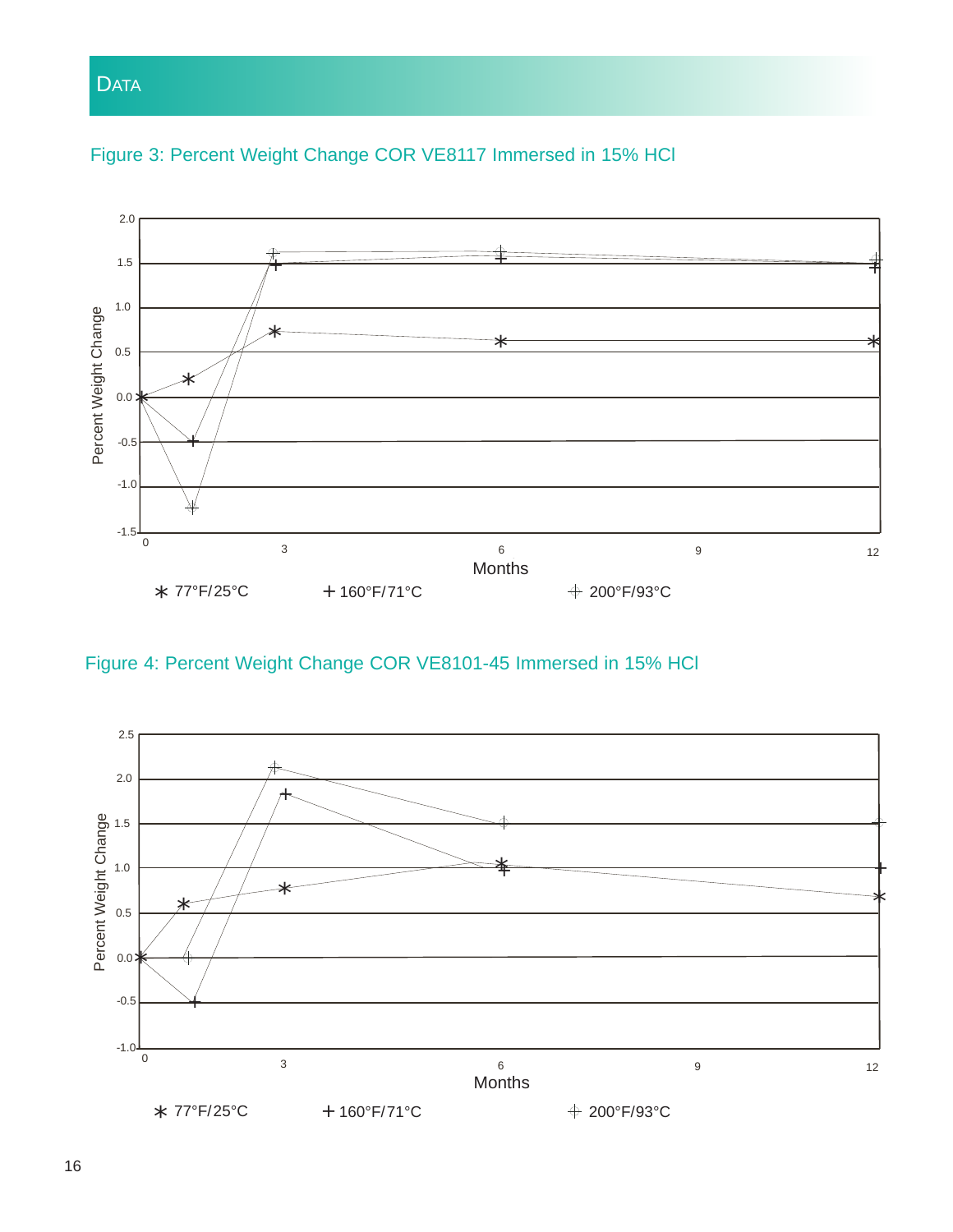

Figure 5: Percent Change in Thickness COR VE8117 Immersed in 15% HCl

Figure 6: Percent Change in Thickness COR VE8101-45 Immersed in 15% HCl

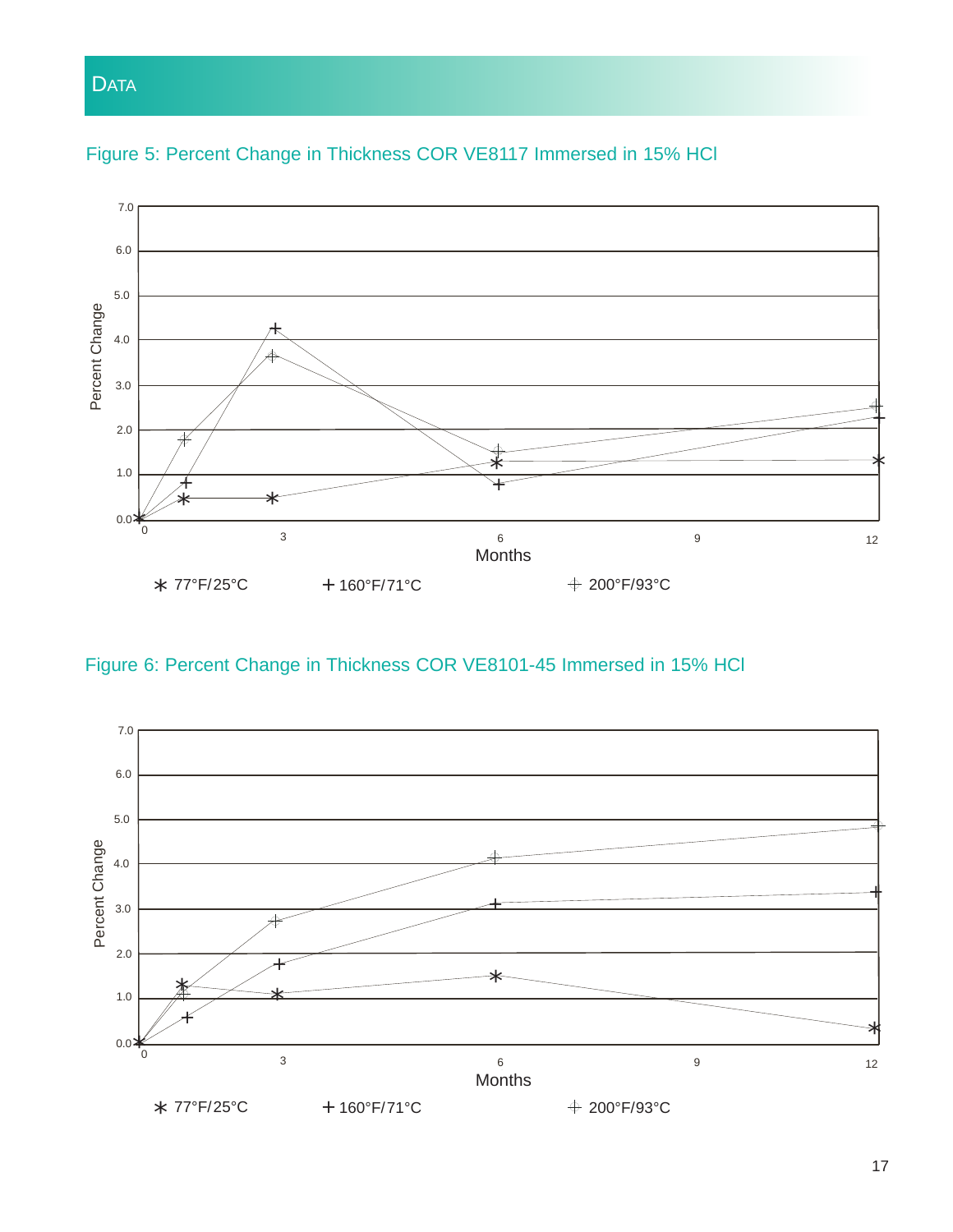

Figure 7: Percent Retention of Flexural Strength and Weight Change COR VE8117@ 200°F/93°C



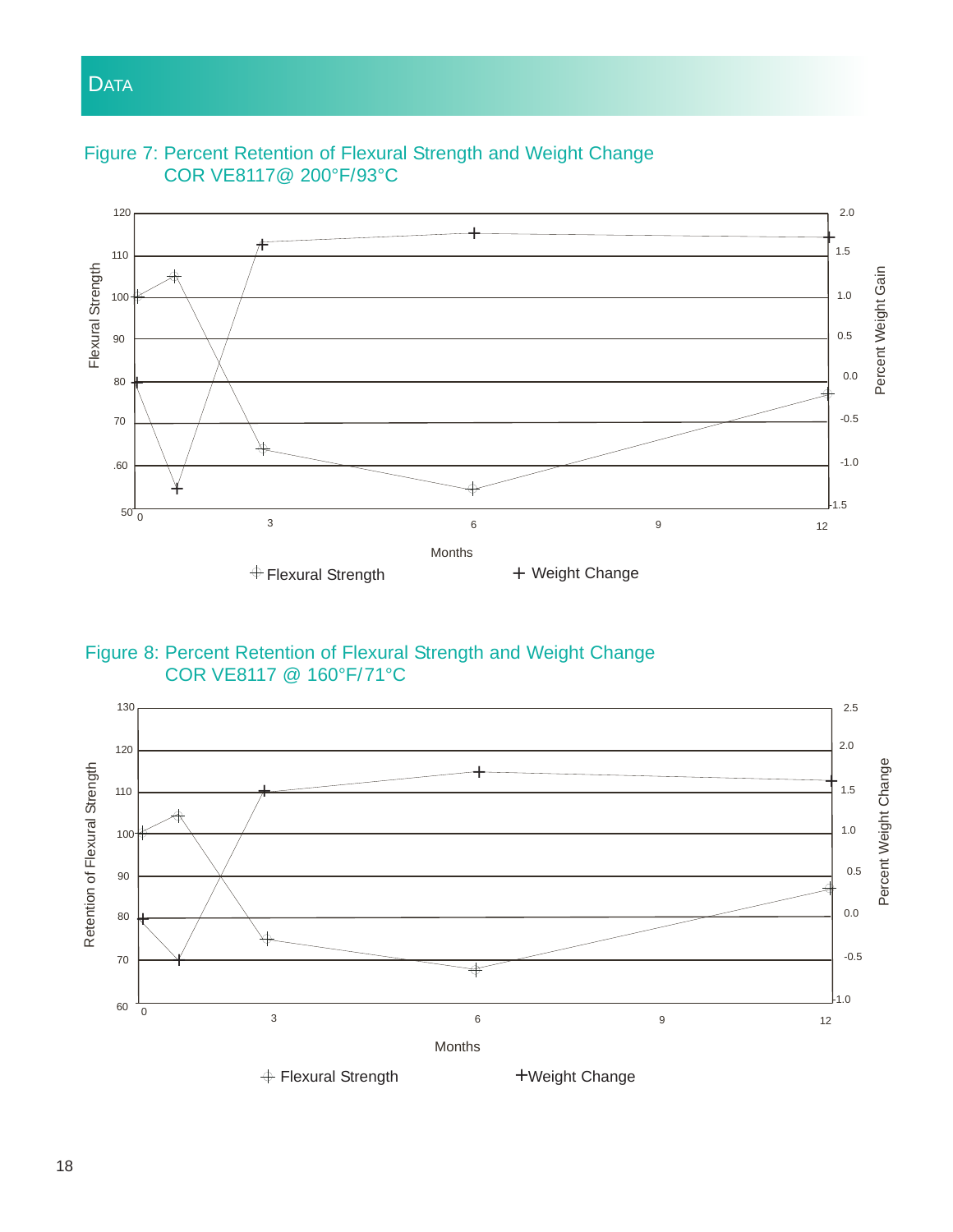

Figure 9: Percent Retention of Flexural Strength and Weight Change COR VE8117 @ 77°F/25°C